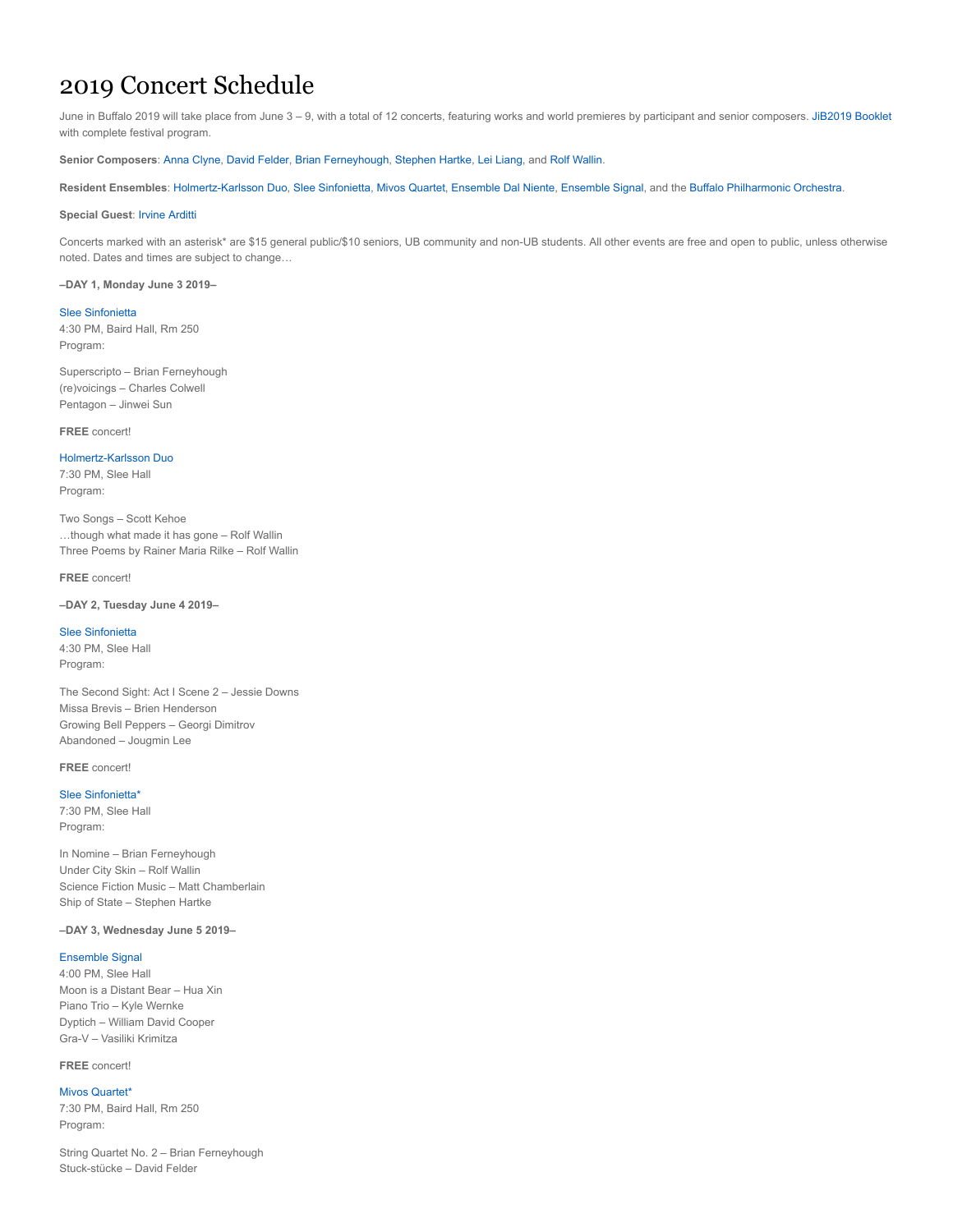Sarashi Fragments – Lei Liang Roulette – Anna Clyne

# **–DAY 4, Thursday June 6 2019–**

# [Ensemble Dal Niente](https://calendar.buffalo.edu/event/june-in-buffalo-day-4-ensemble-dal-niente/)

4:00 PM, Slee Hall Nimbus (introducing Ambience) – Reagan Mullin-Martin Spaces Between – Christopher Mitchell Hum Phenomenon – Tonia Ko Fields of Change – Manuel Hernandez A Corpus Resounding – Miles Friday Dream – Mengmeng Wang

# **FREE** concert!

## [Irvine Arditti\\*](https://calendar.buffalo.edu/event/june-in-buffalo-day-4-irvine-arditti/)

7:30 PM, Baird Hall, Rm 250 Another Face – David Felder Reaction II – Kenneth Tam Drop/Lift – Joseph Vasinda Whirld Alone – Rolf Wallin Intermedio Alla Ciaccona – Brian Ferneyhough

#### **–DAY 5, Friday June 7 2019–**

#### [Mivos Quartet](https://calendar.buffalo.edu/event/june-in-buffalo-day-5-mivos-quartet/)

4:00 PM, Baird Hall, Rm 250 Bozkir – Eren Gümrükçüoglu Unending Rose: Mvmt. II – Dongryul Lee The Voice of Mountains – Qi Shen Anima Animœ – Zvonimir Nagy Entwined to Fray – Bryndan Moondy

### **FREE** concert!

#### [Ensemble Dal Niente\\*](https://calendar.buffalo.edu/event/june-in-buffalo-day-5-ensemble-dal-niente/)

7:30 PM, Slee Hall Program:

Partial [Dist]res[s]toration – David Felder Meanwhile – Stephen Hartke Steelworks – Anna Clyne Four Miniatures – Brian Ferneyhough Mort subite – Brian Ferneyhough My Windows – Lei Liang

# **–DAY 6, Saturday June 8 2019–**

# [Ensemble Signal\\*](https://calendar.buffalo.edu/event/june-in-buffalo-day-6-ensemble-signal/)

7:30 PM, Slee Hall Program:

Just as They Are – Anna Clyne Aural Hypothesis – Lei Liang The Age of Wire and String – Rolf Wallin

**–DAY 7, Sunday June 9 2019–**

## [Buffalo Philharmonic Orchestra](https://calendar.buffalo.edu/event/june-in-buffalo-day-7-buffalo-philharmonic-orchestra/)\*

2:30 PM, Slee Hall Program:

*Preview of* Die Dämmerungen (World Premiere) – David Felder Within Her Arms – Anna Clyne Pacific Rim – Stephen Hartke